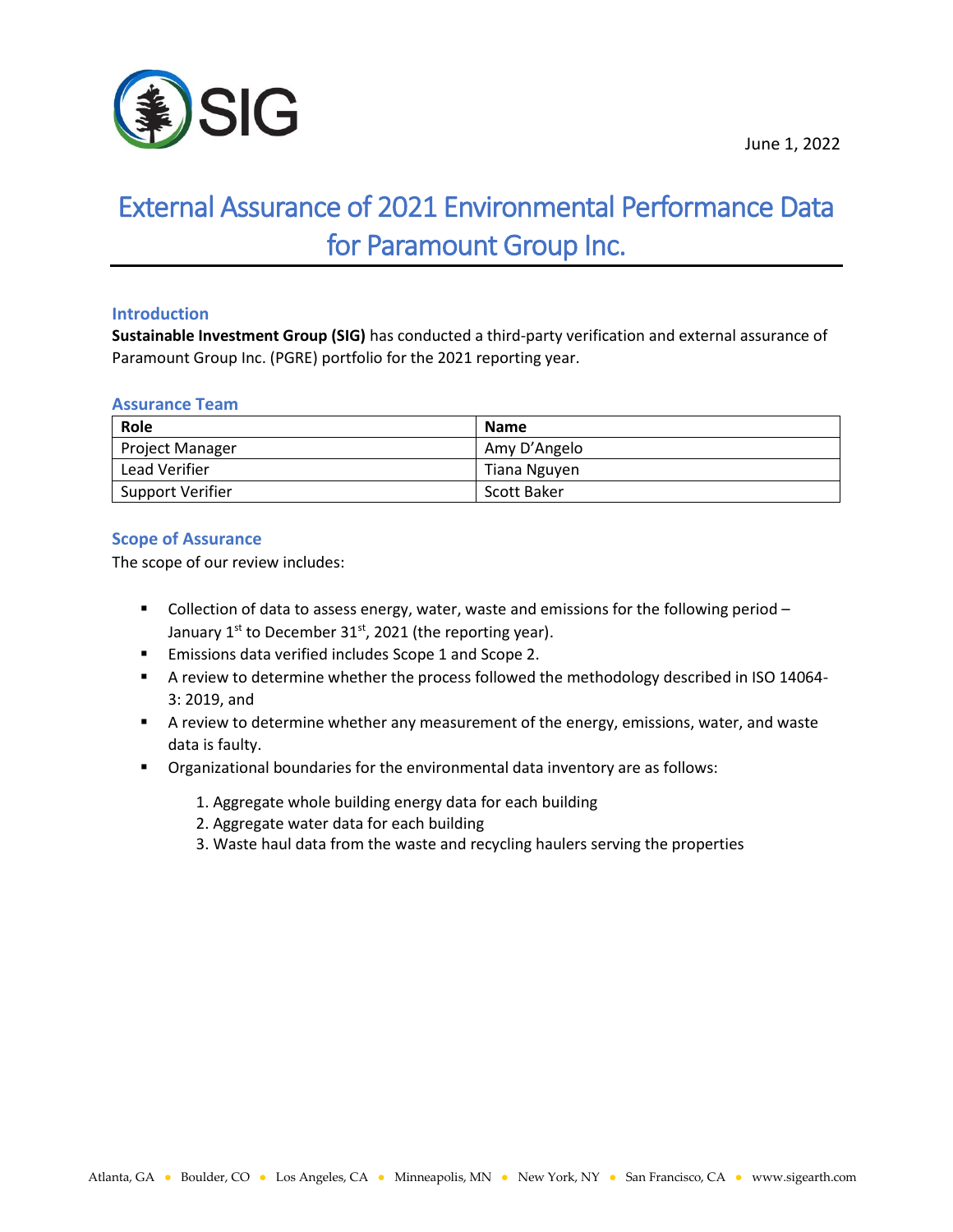

**Assurance Opinion and Summary**

Based on the process and procedures conducted, SIG asserts there is no evidence that the environmental data disclosure, including energy, water, waste, and emissions data are not materially correct or are not a fair representation of consumption details. The report has been prepared in accordance with ISO 14064-3: 2019 for quantification, monitoring, and reporting. Upon the completion of SIG's review of Paramount Group's Environmental Performance data for the 2021 calendar year, we have externally assured the data for environmental data disclosure. Our additional findings regarding the data and supplementary comments are as follows:

- **•** The boundaries of the scope were clearly defined and included as part of the sustainability reporting
- Assumptions and estimations made are appropriate

SIG asserts an unmodified opinion for Paramount Group's portfolio which includes the following properties:

| <b>New York Assets</b>      | <b>San Francisco Assets</b> |
|-----------------------------|-----------------------------|
|                             |                             |
| 1633 Broadway               | One Market Plaza            |
| 1301 Avenue of the Americas | 300 Mission                 |
| 1325 Avenue of the Americas | 111 Sutter                  |
| 31 West 52nd                | 55 Second                   |
| 900 Third                   | <b>One Front Street</b>     |
| 712 Fifth                   | Market Center (555 & 575)   |
|                             |                             |

Sincerely,

 $\cancel{\mathscr{A}}$ 

Nick Kassanis, PE, CBCP, LEED AP BD+C President (415) 823-3442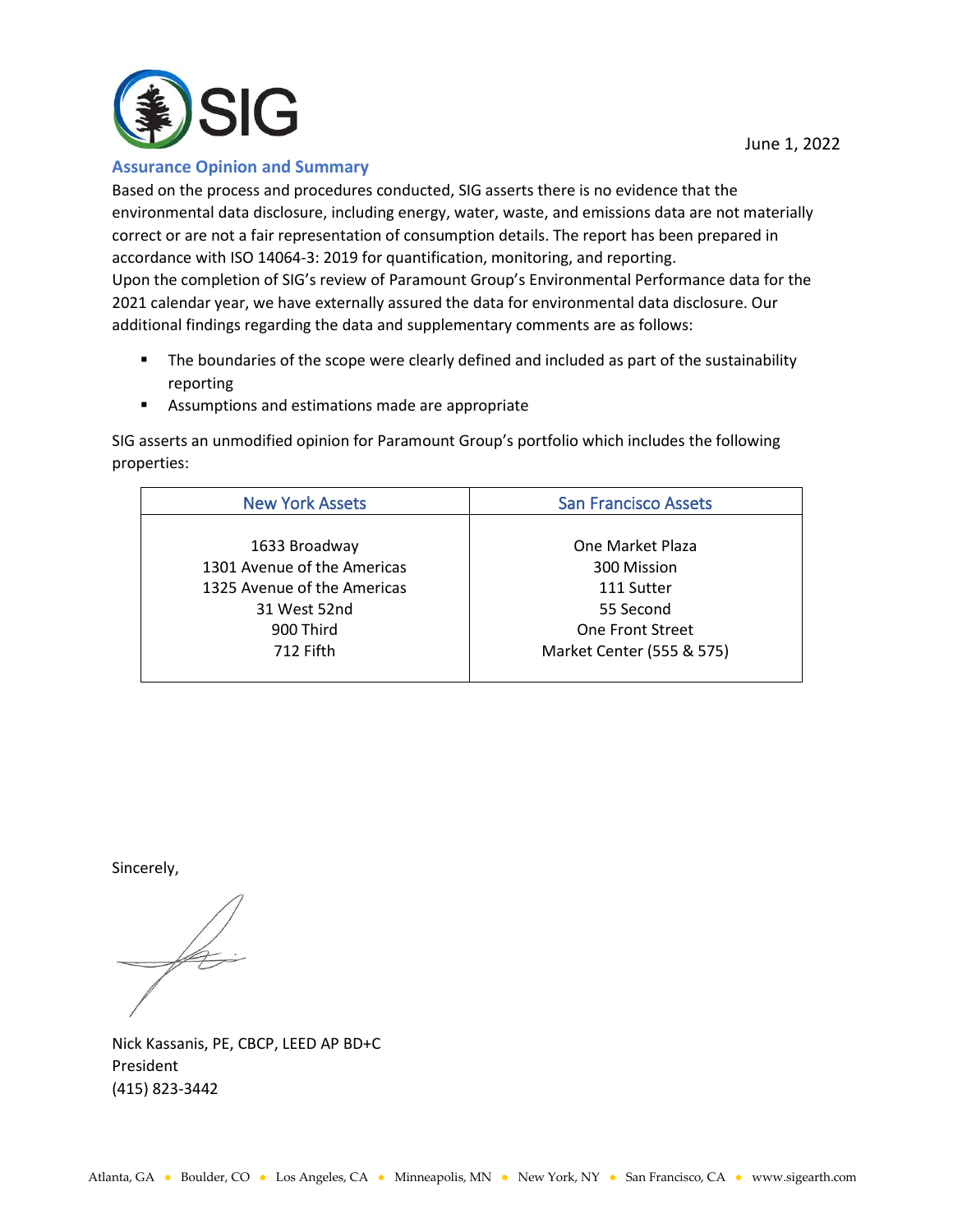

# **Methodology**

As part of the review and data assurance process, PGRE provided the following data for 2021:

- 1. Aggregate whole building energy data for each building
- 2. Aggregate water data for each building
- 3. Waste haul data from the waste and recycling haulers serving the properties

Our verification strategy used a combined data and controls testing approach. Evidence-gathering procedures included but were not limited to:

- Inspect the completeness of the inventory.
- Coordinate with and perform access controls to data management controls utilized by the entity: ENERGY STAR Portfolio Manager (ESPM) and Measurabl.
- Analyze, electricity, fuel, water, and waste records to confirm accuracy of consumption data and emissions calculations.
	- o We set an allowance threshold of 3.5% difference to account for differences in conversion methods between each platform as well as to capture deviations from source data.
	- $\circ$  For data points that fall within the set threshold, we assert an "Unmodified Opinion" for assurance.
		- In accordance with ISO 14064-3:2019, in order to draft an "Unmodified Opinion", the verifier shall ensure that:
			- a. there is sufficient and appropriate evidence to support material emissions, removals or storage;
			- b. the criteria are applied appropriately for material emissions, removals or storage;
			- c. the effectiveness of controls has been evaluated when the verifier intends to rely on those controls.

The data and information supporting the assertion were actual values for energy and water consumption.

# *Energy Data Collection*

New York:

- **EXECT** Aggregate energy data is provided by the Utility Provider and uploaded directly into ENERGY STAR Portfolio Manager. This data is then loaded to Measurabl to be used for calculating energy consumption and emissions for the portfolio.
	- $\circ$  Where the utility provider did not provide automatic data loads, usage data was extracted from invoices.

San Francisco:

- Aggregate energy data is provided by the Utility Provide and uploaded directly into ENERGY STAR Portfolio Manager. This data is then loaded to Measurabl to be used for calculating energy consumption and emissions for the portfolio.
	- $\circ$  Where the utility provider did not provide automatic data loads, usage data was extracted from invoices.